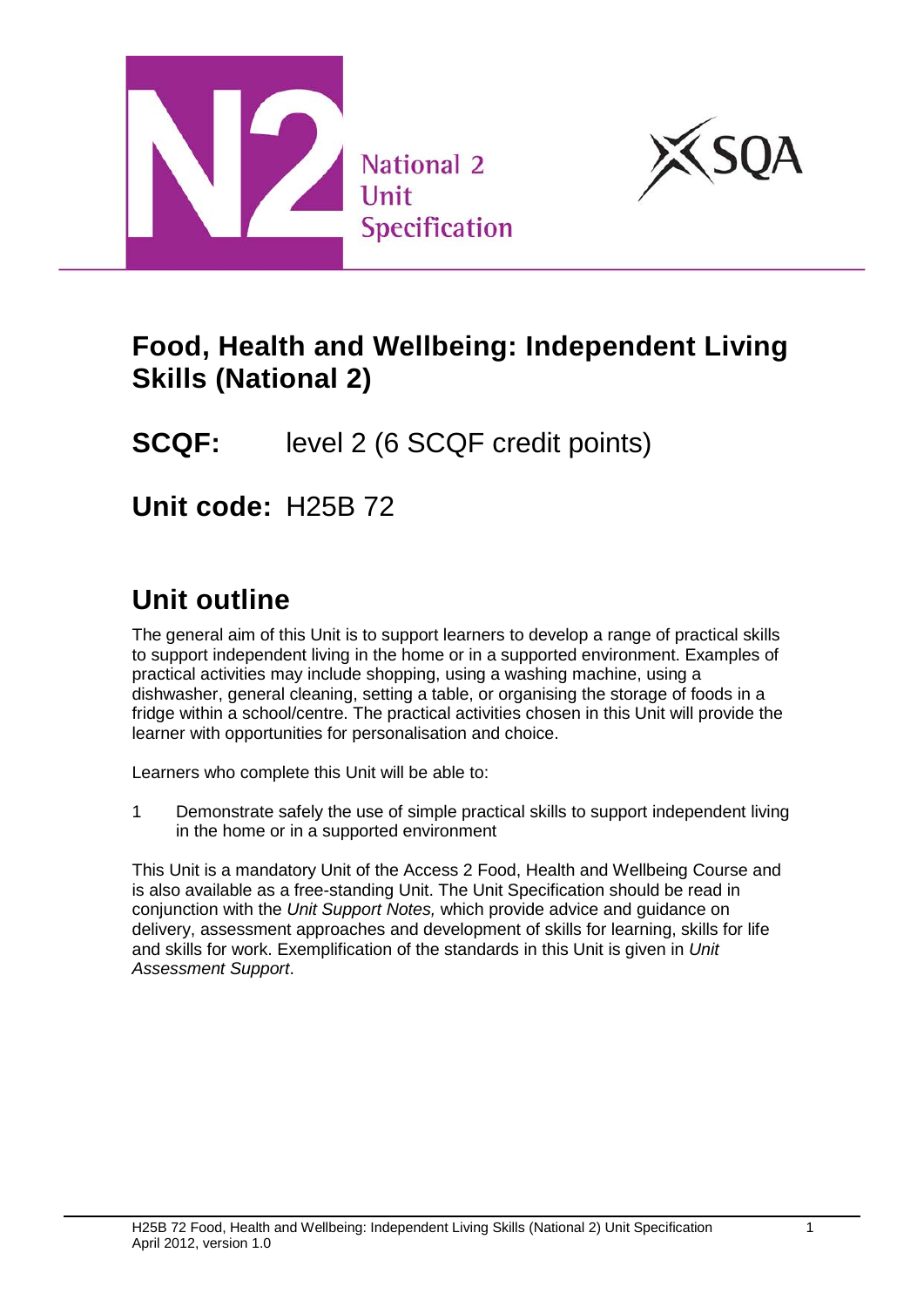#### **Recommended entry**

Entry to this Unit is at the discretion of the centre. However, relevant experiences and outcomes may provide an appropriate basis for doing this Unit.

#### **Equality and inclusion**

This Unit Specification has been designed to ensure that there are no unnecessary barriers to learning or assessment. The individual needs of learners should be taken into account when planning learning experiences, selecting assessment methods or considering alternative evidence. For further information please refer to the *Unit Support Notes.*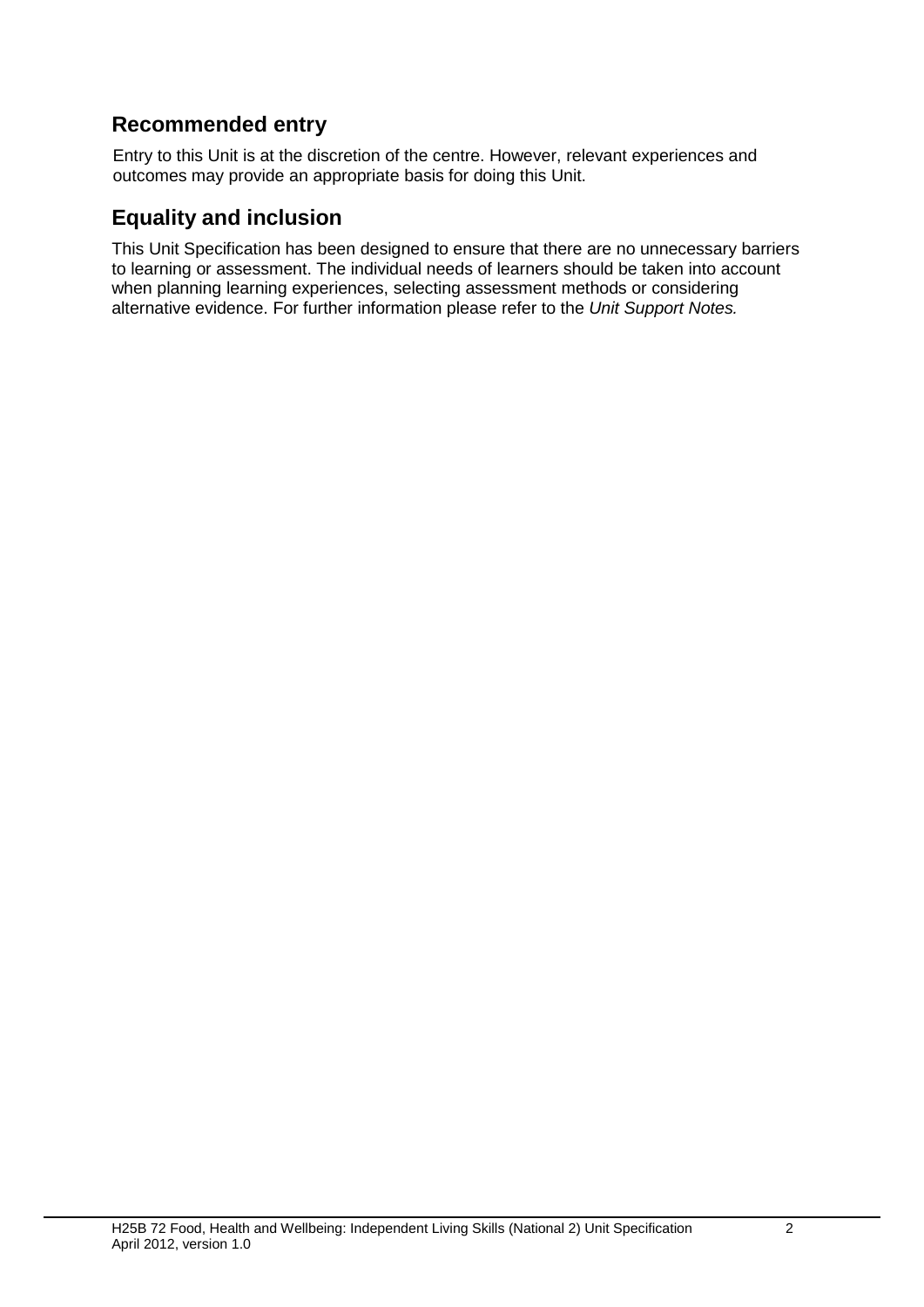# **Standards**

## **Outcomes and assessment standards**

### **Outcome 1**

The learner will:

- **1 Demonstrate safely the use of simple practical skills to support independent living in the home or in a supported environment by:**
- 1.1 Selecting two non-food preparation-type activities
- 1.2 Planning the two selected activities<br>1.3 Carrying out the two selected activity
- Carrying out the two selected activities safely

## **Evidence Requirements for the Unit**

Assessors should use their professional judgement, subject knowledge and experience, and understanding of their learners, to determine the most appropriate ways to generate evidence and the conditions and contexts in which they are used.

In this Unit, Evidence Requirements are as follows.

Evidence may be gathered for the Unit as a whole through integrating assessment holistically for each of the two separate non-food preparation-type activities. These activities can also be integrated within a food preparation context.

It is expected that learners will receive support to achieve the outcome of this Unit.

For Outcome 1, evidence is required of the learner's ability to plan in a basic way the two selected activities and to carry out these two activities safely. Evidence can be presented in a variety of formats, such as written, oral, or pictorial, and may be gathered using the learner's usual means of communication.

Exemplification of assessment is provided in *Unit Assessment Support*. Advice and guidance on possible approaches to assessment is provided in the *Unit Support Notes.*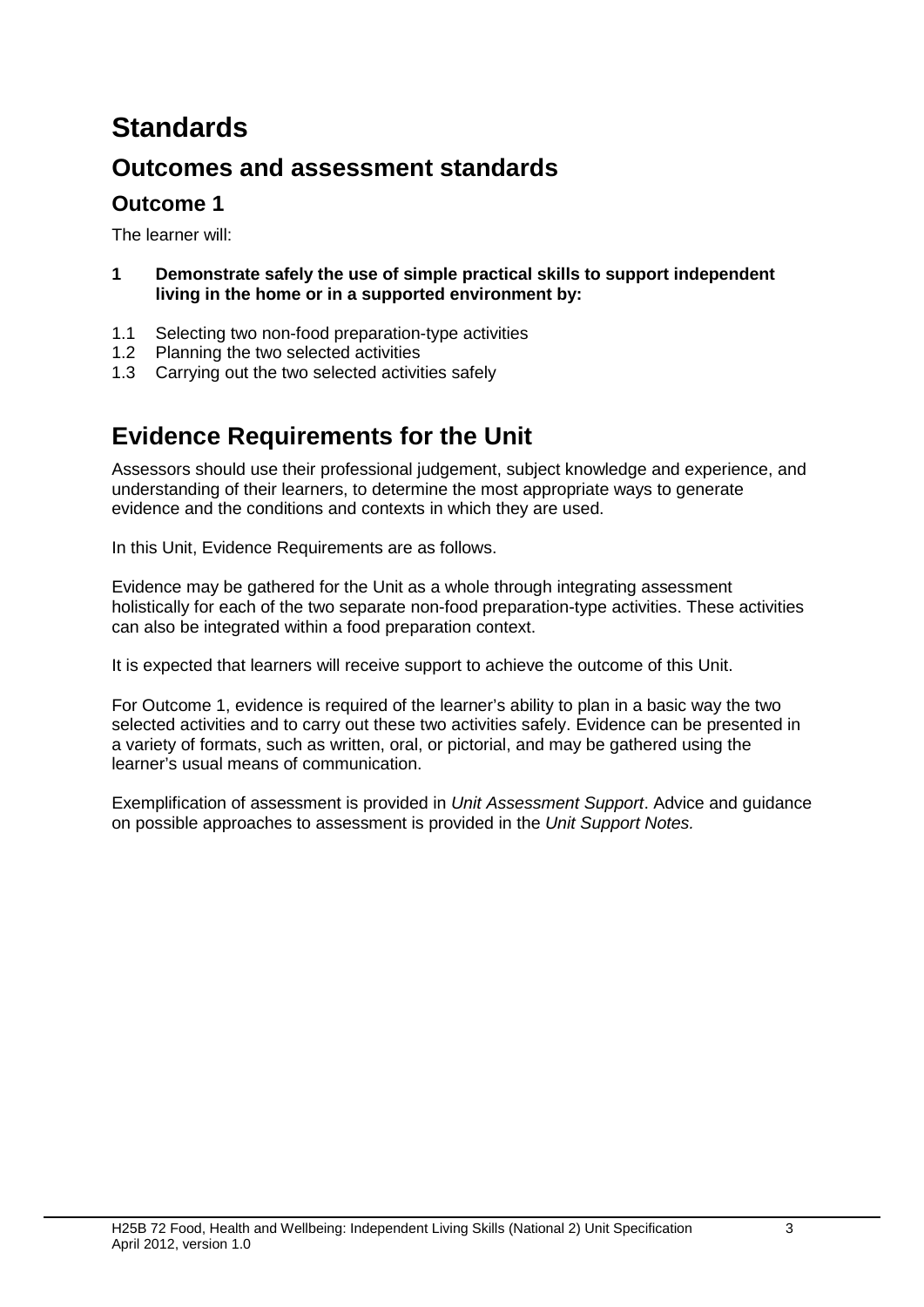# **Development of skills for learning, skills for life and skills for work**

It is expected that learners will develop broad, generic skills through this Unit. The skills that learners will be expected to improve on and develop through the Unit are based on SQA's *Skills Framework: Skills for Learning, Skills for Life and Skills for Work and drawn from the* main skills areas listed below. These must be built into the Unit where there are appropriate opportunities.

# **1 Literacy**

Listening and talking

#### **3 Health and wellbeing**

3.3 Physical wellbeing

# **5 Thinking skills**

- **Remembering**
- 5.2 Understanding
- 5.3 Applying

Amplification of these is given in SQA's *Skills Framework: Skills for Learning, Skills for Life and Skills for Work.* The level of these skills should be at the same SCQF level as the Unit and be consistent with the SCQF level descriptor. Further information on building in skills for learning, skills for life and skills for work is given in the *Unit Support Notes.*